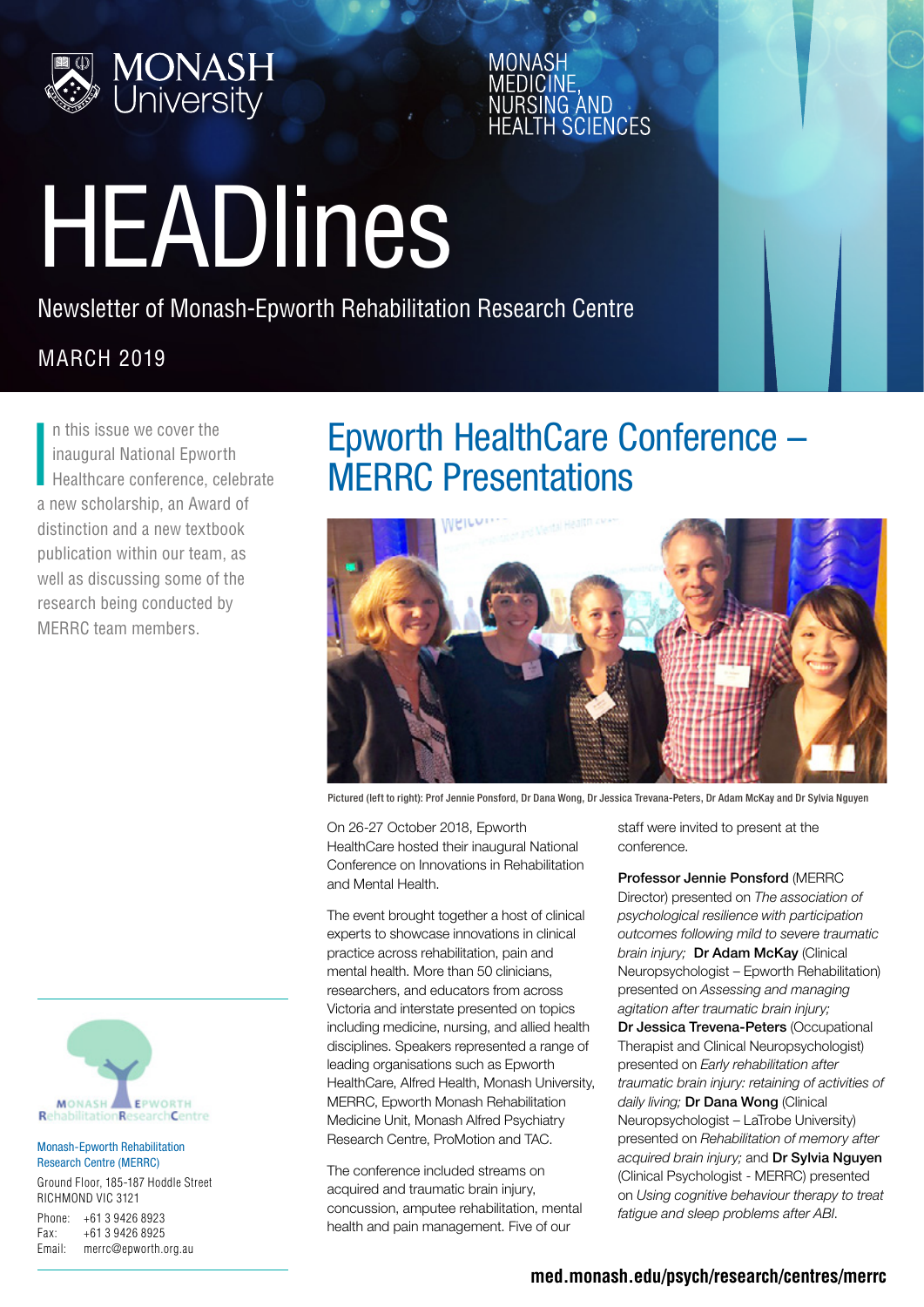## Protecting people with ABI from cyber scams – Allen Martin Scholarship



Pictured: Dr Kate Gould accepting the Allen Martin scholarship from the Summer Foundation

Clinical neuropsychologist and Monash University Research Fellow, Dr Kate Gould has been awarded the Allen Martin Scholarship from the Summer Foundation to lead an Australian-first research project to help understand, prevent and treat cybercrime after ABI.

This landmark study will examine the abilities and needs of therapists and service providers to prevent, identify and support individuals with ABI regarding scams. By surveying ABI therapists and service providers, this study will examine the types of cybercrime experienced by individuals with ABI and factors that may contribute to this vulnerability. With the support of Professor Jennie Ponsford, Dr Gould is collaborating with the Tasmania ABI Services and consumers with lived experience to build evidence-based, cost-effective and scalable training for these therapists, and ultimately help people with ABI stay safe online.

Alarmingly, sophisticated cybercrime is rife, with \$90.9 million stolen in Australia last year (ACCC, 2018). It can cause significant distress to those affected, and individuals with ABI may be particularly

vulnerable due to neuropsychological, social and financial changes. Understanding, preventing and effectively managing the

impact of cybercrime has the potential to enhance quality of life for people with ABI by maximising their safety and building confidence in accessing the internet, email, social media and other online activities. It can also help to minimise potential impact on their mental health.

We're proud to be leading the way in ABI and cybercrime research within Australia, and we congratulate Dr Gould on her Research Scholarship.

For more information on this research, contact Dr Kate Gould: Email: [Kate.Gould@monash.edu](mailto:Kate.Gould%40monash.edu?subject=) Twitter: @THINKFULLY\_





## APS CCN Award of Distinction for Professor Ponsford

The APS College of Clinical Neuropsychologists (CCN) Award of Distinction was presented to Professor Ponsford in November 2018. This award recognised the importance of Professor Ponsford's significant contributions to the College, and the field of practice of the Clinical Neuropsychology College. Specifically, this award was in recognition of Professor Ponsford's past and current activities in mentoring existing and aspiring members of the College, as well as her significant and long term contribution to the field of neuropsychology.

Pictured: Prof Jennie Ponsford with her award at the APS College of Clinical Neuropsychologists annual conference